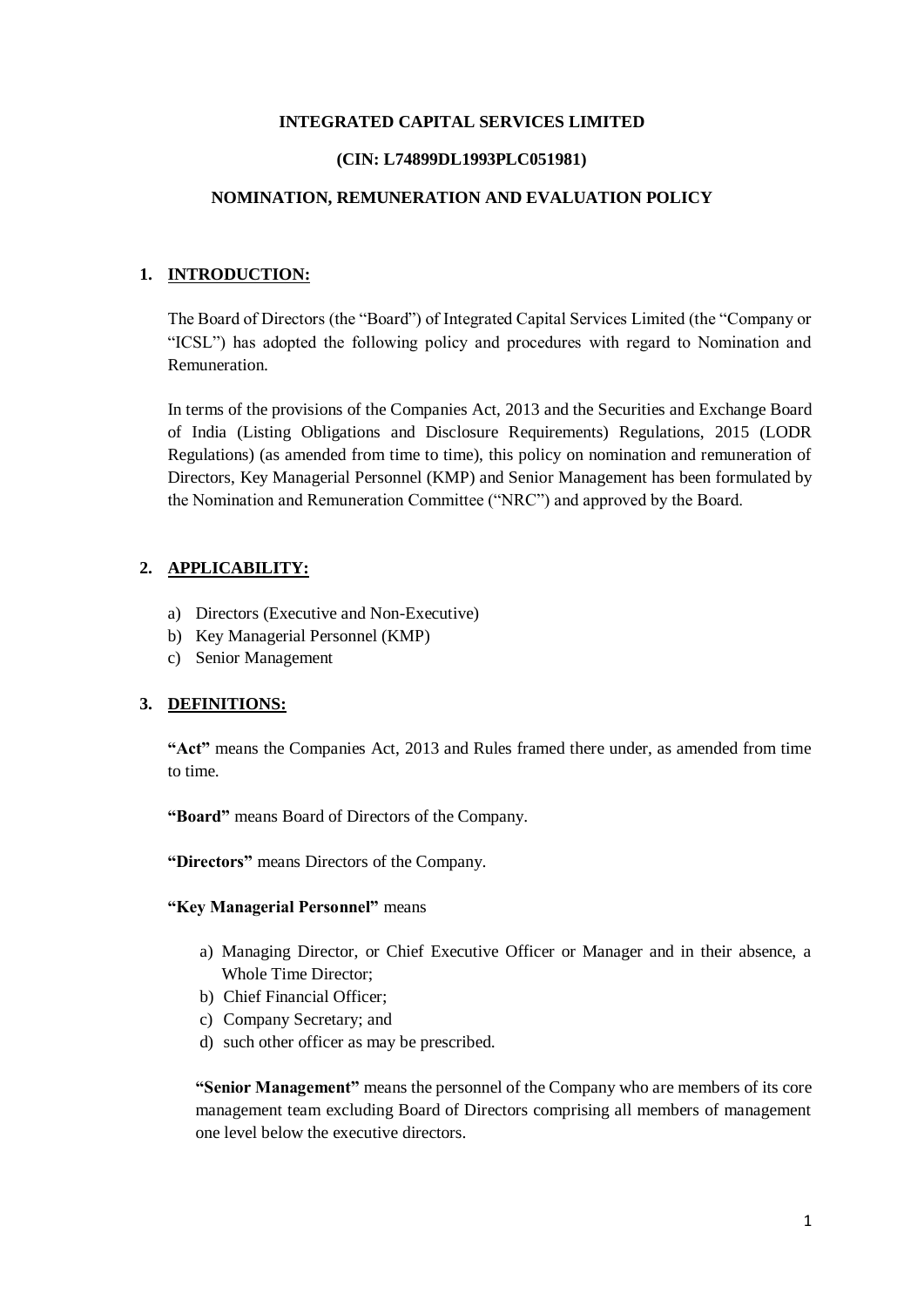Unless the context otherwise requires, words and expressions used in this policy and not defined herein but defined under the Companies Act, 2013 as may be amended from time to time.

# **4. NOMINATION AND REMUNERATION COMMITTEE:**

The board of directors shall constitute the NRC as follows:

- (a) the NRC shall comprise of at least three directors ;
- (b) all directors of the NRC shall be non-executive directors; and at least two third of the directors shall be independent directors and in case of a listed entity having outstanding SR equity shares, two thirds of the NRC shall comprise of independent directors.

The Chairperson of the NRC shall be an independent director:

Provided that the chairperson of the Company, whether executive or non-executive, may be appointed as a member of the NRC but shall not chair such Committee.

The quorum for a meeting of the NRC shall be either two members or one third of the members of the committee, whichever is greater, including atleast one independent director in attendance.

The Chairperson of the NRC may be present at the annual general meeting or may nominate some other member to answer the shareholders' queries.

- A….The NRC shall meet at least once in a year.
- B. The role of the NRC shall be as specified as iin Part DE of Schedule II of the LODR Regulations.
- C. The NRC shall be responsible for:
	- (i) formulation of the criteria for determining qualifications, positive attributes and independence of a director and recommend to the Board of Directors a policy relating to the remuneration of the directors, KMPs, Senior Management Personnel and Other Employees;
	- (ii) For every appointment of an independent director, the Committee shall evaluate the balance of skills, knowledge and experience on the Board and on the basis of such evaluation, prepare a description of the role and capabilities required of an independent director. The person recommended to the Board for appointment as an independent director shall have the capabilities identified in such description. For the purpose of identifying suitable candidates, the Committee may:
		- a. use the services of an external agencies, if required;
		- b. consider candidates from a wide range of backgrounds, having due regard to diversity; and
		- c. consider the time commitments of the candidates.
	- (iii) identifying persons who are qualified to become directors and who may be appointed as the KMPs or in the Senior Management of the Company in accordance with the criteria laid down and recommend to the Board of Directors their appointment and removal;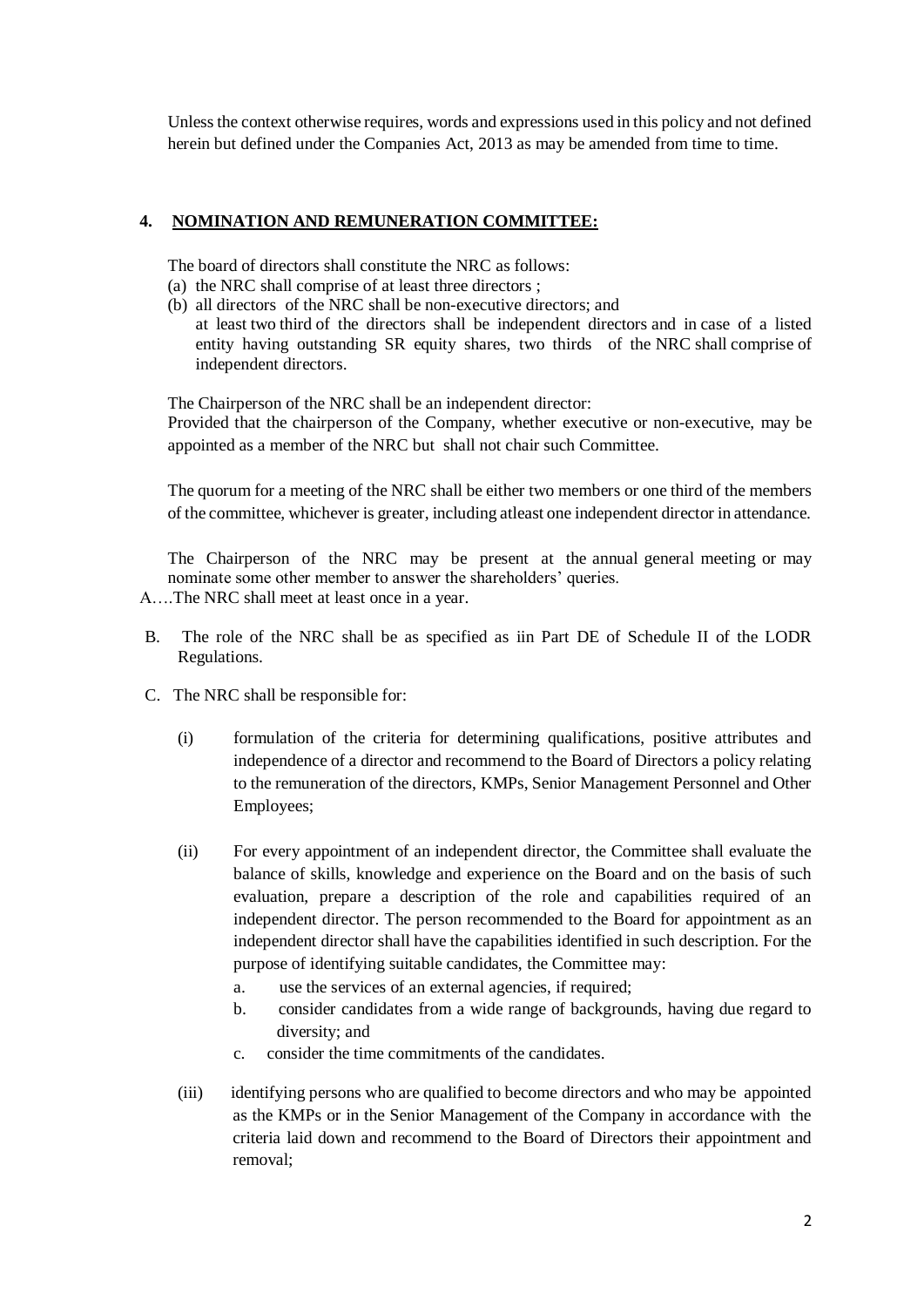- (iii) reviewing the structure, size and composition (including the skills, knowledge and experience) of the Board and making recommendations on any proposed changes to the Board to complement the Company's corporate strategy, with the objective to diversify the Board;
- (iv) making recommendations to the Board on the remuneration payable to the Directors/ KMPs/Senior Management Personnel;
- (v) formulation of criteria/manner for evaluation of performance of Board of Directors, its Committees, individual directors including independent directors;
- (vi) assessing the independence of independent directors;
- (vii) to make recommendations to the Board concerning any matters relating to the continuation in office of any Director at any time including the suspension or termination of service of an Executive Director as an employee of the Company subject to the provision of the applicable laws and their service contract;
- (viii) ensure that level and composition of remuneration is reasonable and sufficient, relationship of remuneration to performance is clear and meets appropriate performance benchmarks;
- (ix) to devise a policy on Board diversity;
- (x) to develop a succession plan for the Board and to regularly review the plan.
- (xi) Such other key issues/ matters as may be referred/delegated by the Board or as may be necessary in view of the Listing Regulations and provisions of the Act and Rules thereunder and any subsequent amendments thereto;
- G. Matters arising for determination at meetings of the Nomination and Remuneration Committee shall be decided by a majority of votes of members present and voting and any such decision shall for all purposes be deemed to be a decision of the Committee.
- a)

# **5. POLICY FOR APPOINTMENT AND REMOVAL OF DIRECTOR, KEY MANAGEMENT PERSONNEL AND SENIOR MANAGEMENT:**

### I. APPOINTMENT CRITERIA AND QUALIFICATION:

- a) The NRC shall identify and ascertain the integrity, qualification, expertise and experience of the person for appointment as Director or Key Managerial Personnel or Senior Management and recommend to the Board for his / her appointment.
- b) A person should possess adequate qualification, expertise and experience for the position he/ she is considered for appointment. The NRC has discretion to decide whether qualification, expertise and experience possessed by a person is sufficient / satisfactory for the concerned position.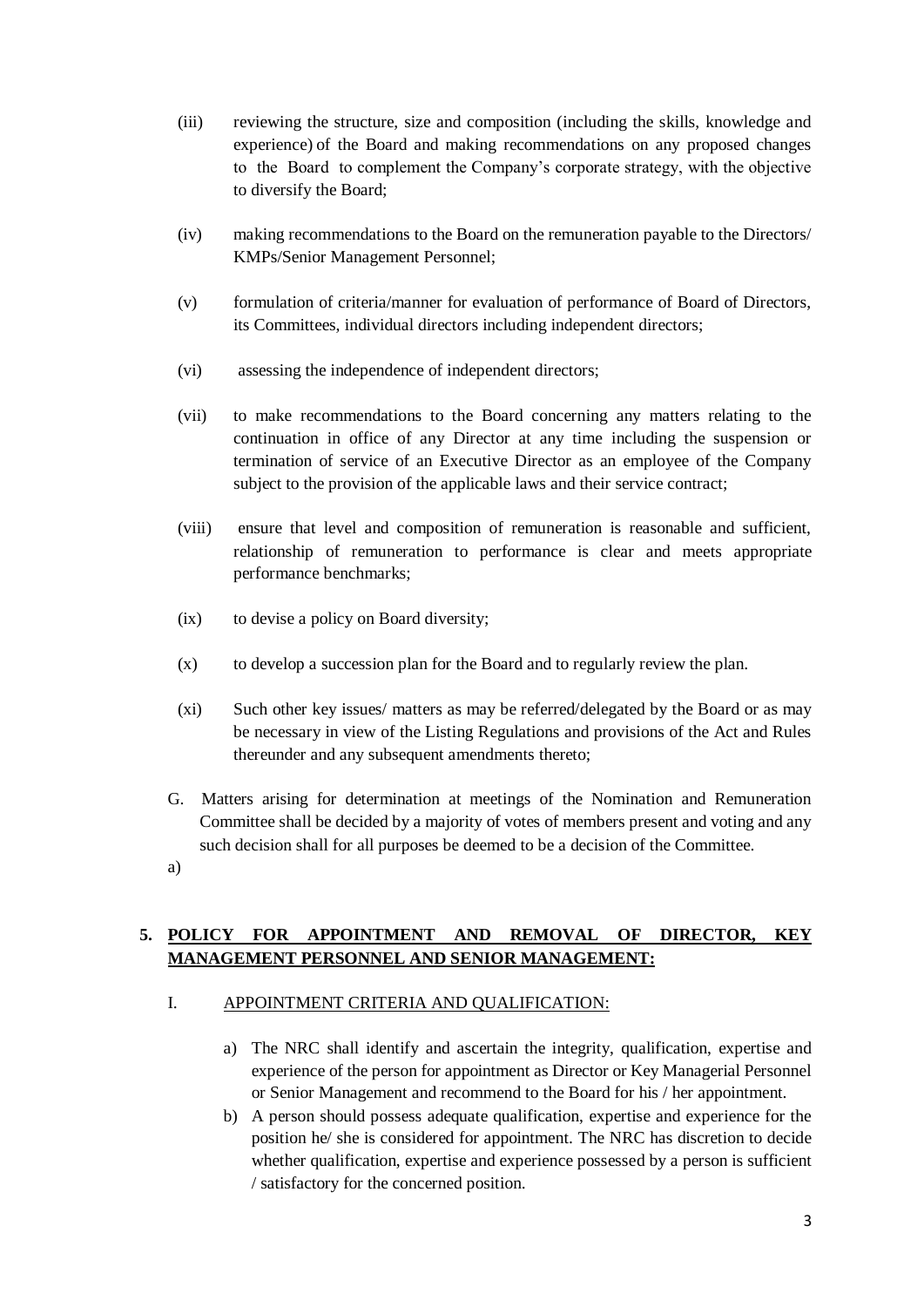c) The Company shall not appoint or continue the employment of any director as Whole Time Director who has attained the age of seventy years. Provided that the term of a person holding such office may be extended beyond the age of 70 years with the approval of the shareholders by passing a special resolution. The explanatory statement to be annexed to the notice for passing of such special resolution should indicate the justification for extension of appointment of such person beyond seventy years.

# II. TERM / TENURE:

## a) Managing Director / Whole Time Director:

The Company shall appoint or re-appoint any person as its Managing Director / Whole Time Director for a term not exceeding five years at a time.

## b) Independent Director:

An Independent Director shall hold office for a term upto five consecutive years on the Board of the Company and will be eligible for re-appointment on passing of a special resolution by the Company and disclosure of such appointment in the Board's Report.

No Independent Director shall hold office for more than two consecutive terms of upto maximum 5 years each, but such Independent Director shall be eligible for appointment after expiry of three years of ceasing to become an Independent Director. Provided that an Independent Director shall not, during the said period of three years, be appointed in or be associated with the Company in any other capacity, either directly or indirectly.

At the time of appointment of Independent Director it should be ensured that number of boards on which such Independent Director serves is restricted to seven listed companies as an Independent Director and three listed companies as an Independent Director in case such person is serving as a Whole-Time Director of a listed company or such other number as may be prescribed in the Companies Act, 2013.

# III. EVALUATION:

The NRC shall carry out evaluation of performance of every director, key managerial personnel and senior management at annual intervals.

# IV. REMOVAL:

Due to reasons for any disqualification mentioned in the Companies Act, 2013 or under any other applicable Act, rules or regulations there under, the NRC may recommend to the Board, with reasons recorded in writing , removal of a Director, Key Managerial Personnel and/or Senior Management Personnel subject to the provisions of the Companies Act, 2013 and rules and regulations framed thereunder.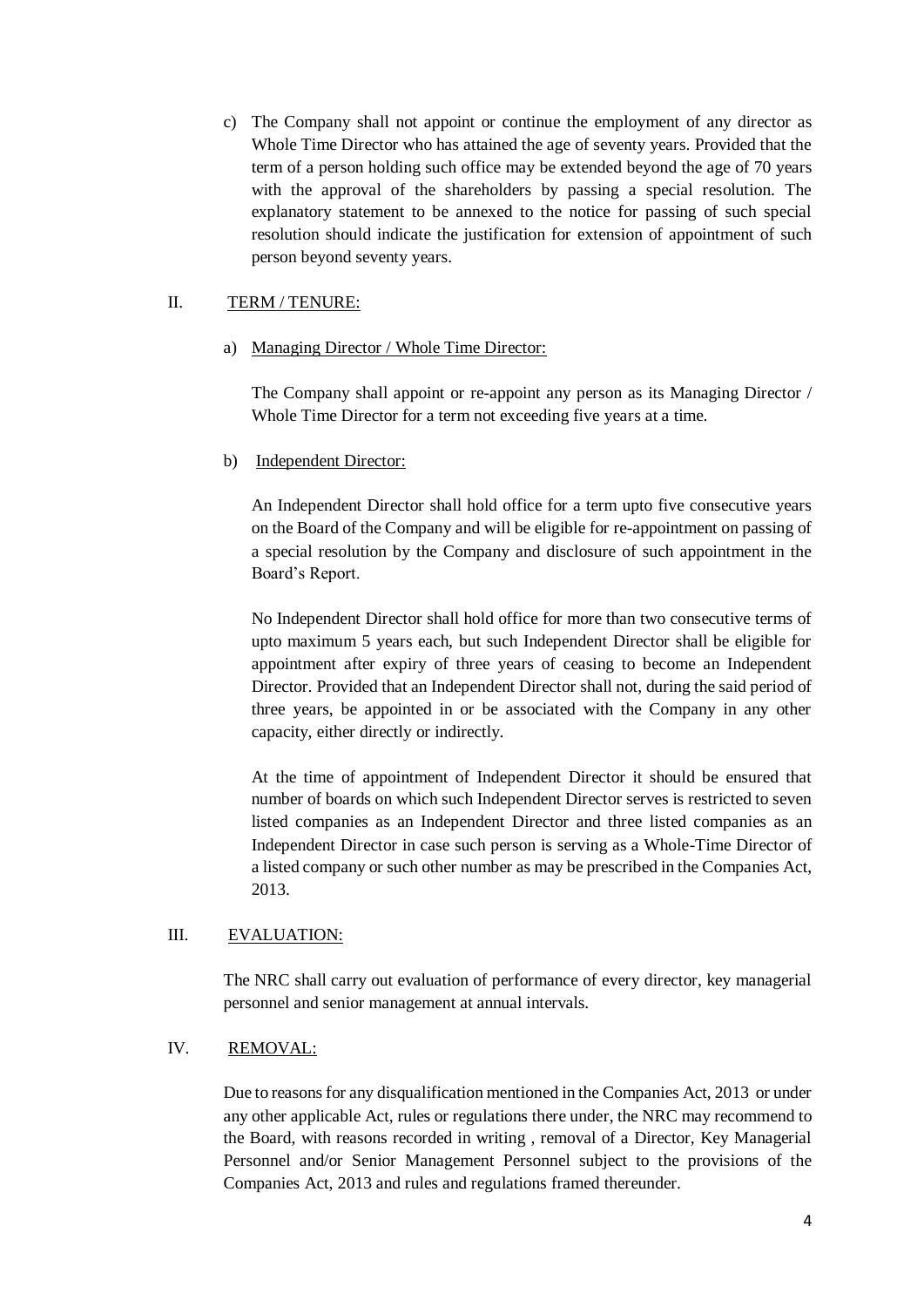# **6. POLICY FOR REMUNERATION TO DIRECTORS, KEY MANAGERIAL PERSONNEL AND SENIOR MANAGEMENT PERSONNEL:**

# A. **Remuneration to Managing/Whole-time/Executive/Managing Director, Key Managerial Personnel and Senior Management Personnel:**

The Remuneration/ Compensation/ Commission etc. to be paid to Director / Managing Director etc. shall be governed as per the provisions of the Companies Act, 2013 and the rules made thereunder or any other enactment for the time being in force.

## B. **Remuneration to Independent Directors:**

The Non-Executive Independent Director may receive sitting fees subject to ceiling / limits as provided under the Companies Act, 2013 and rules made thereunder of any other enactment for the time being in force.

# C. **ROLES AND RESPONSIBILITIES IN RELATION TO NOMINATION MATTERS:**

The NRC shall:

- a) Ensure that there is appropriate induction/policy in place for new Directors and members for senior management and reviewing its effectiveness;
- b) Ensure that on appointment to the Board, Non-Executive Directors receive a formal letter of appointment in accordance with the guidelines provided under the Companies Act, 2013;
- c) Identifyand determine the Directors who are to retire by rotation.
- d) Determine the appropriate size, diversity and composition of the Board;
- e) Evaluate the performance of the Board Members and Senior Management in the context of the Company's performance from compliance and business perspective;
- f) Make recommendations to the Board concerning any matters relating to the continuation in office of any Director at any time including the termination or suspension of service of an Executive Director as employee of the Company subject to the provision of the law.
- g) Recommend any necessary changes to the Board.
- h) Consider any other matters, as may be requested by the Board.
- i) For every appointment of an independent director, the NRC shall evaluate the balance of skills, knowledge and experience that they would bring to the Board . The person recommended to the Board for appointment as an independent director shall have